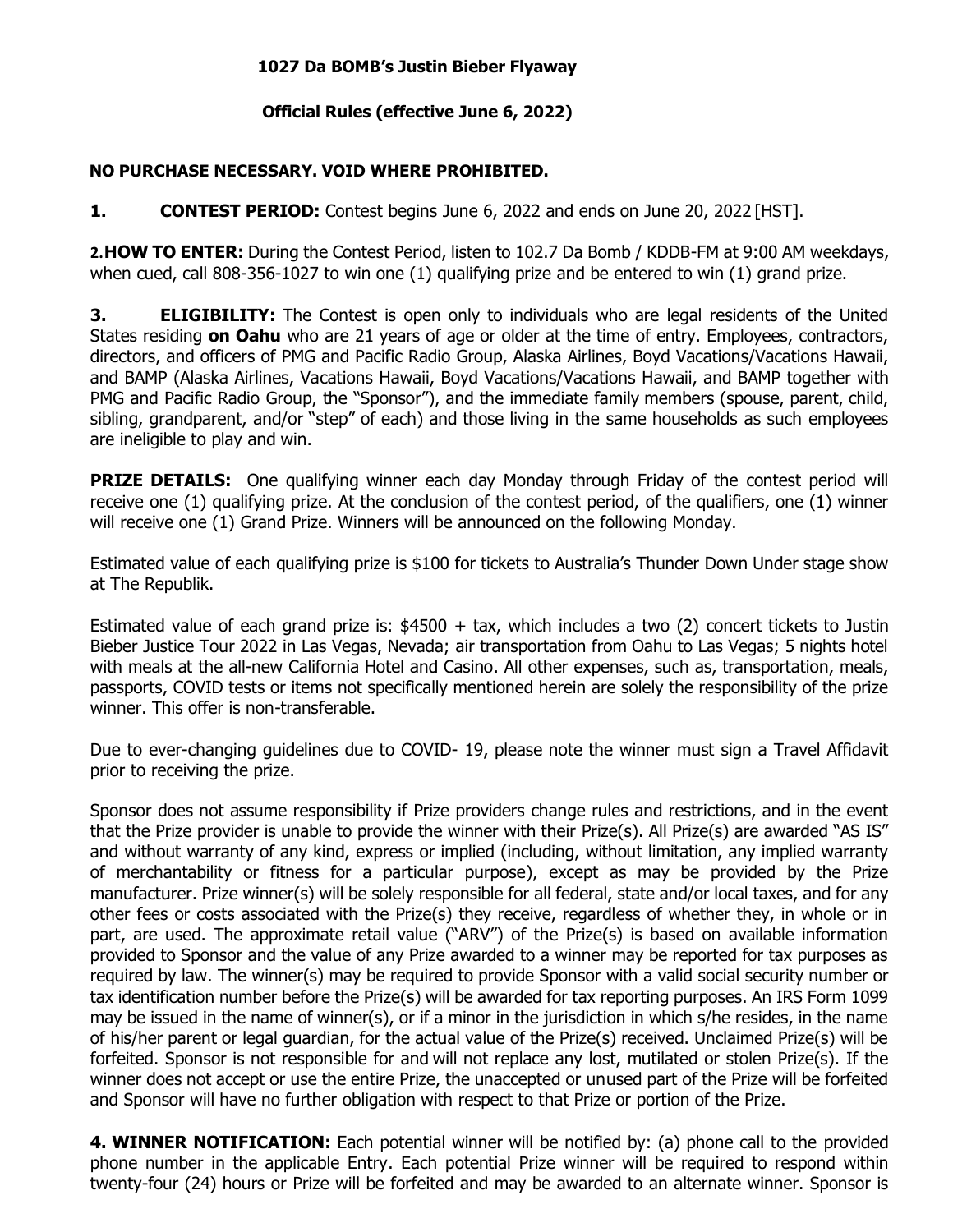not responsible for suspended or discontinued wireless or land line phone service which may result in a potential winner not receiving initial Prize notification. Upon potential Prize winner's response to qualification, the potential Prize winner may be sent an Affidavit of Eligibility and Liability/Publicity Release (where permitted by law) to be signed and returned within the number of days indicated on the Affidavit of Eligibility. In the event (i) the attempted notification is returned as undeliverable without a forwarding address; (ii) a telephone or text message notification is not confirmed to Sponsor within twenty-four (24) hours after delivery to potential winners; (iii) any required documents are not returned within thirty (30) days; or (iv) if a winner is unable to accept the Prize as stated, the Prize will be forfeited and may be awarded to an alternate winner.

**5. LIMITATIONS OF LIABILITY:** Sponsor assumes no responsibility or liability for (a) any incorrect or inaccurate Entry information, or for any faulty or failed electronic data transmissions; (b) any unauthorized access to, or theft, destruction or alteration of Entries at any point in the operation of this Contest; (c) any technical malfunction, failure, error, omission, interruption, deletion, defect, delay in operation or communications line failure, regardless of cause, with regard to any equipment, systems, networks, lines, satellites, servers, camera, computers or providers utilized in any aspect of the operation of the Contest; (d) inaccessibility or unavailability of any network or wireless service, the Internet or website or any combination thereof; (e) suspended or discontinued Internet, wireless or land line phone service; or (f) any injury or damage to participants or to any other person's computer or mobile device which may be related to or resulting from any attempt to participate in the Contest or download of any materials in the Contest. If, for any reason, the Contest is not capable of running as planned for reasons which may include without limitation, infection by computer virus, tampering, unauthorized intervention, fraud, technical failures, or any other causes which may corrupt or affect the administration, security, fairness, integrity or proper conduct of this Contest, then Sponsor reserves the right at its sole discretion to cancel, terminate, modify or suspend the Contest in whole or in part. In such event, Sponsor shall immediately suspend all Entries and/or drawings and Prize awards, and Sponsor reserves the right to award any remaining Prizes (up to the total set forth in these Official Rules) in a manner deemed fair and equitable by Sponsor, such as by way of example and not by way of limitation, in a random drawing from among all eligible, non-suspect Entries received up to the time of the impairment, and Sponsor shall not have any further liability to any participant in connection with the Contest. Sponsor may modify and amend these Official Rules as they may appear online from time to time during the Contest Period promotion for clarification purposes without materially affecting the terms and conditions of the Contest.

**6. WINNER RELEASES:** By participating in the Contest, Participants agree to be bound by these Official Rules as may be amended from time to time, release Sponsors from and against any and all liability, claims or actions of any kind whatsoever for injuries, damages, or losses to persons or property which may be sustained in connection with submitting a play or otherwise participating in any aspect of the Contest, the receipt, ownership or use of any Prize awarded, or while preparing for any Prize-related activity, or any typographical or other error in these Official Rules, or the announcement or offering of any Prize. The Sponsor does not make, and is not responsible in any manner for, any warranties, representations, or guarantees, express or implied, in fact or law, relating to any Prizes and regarding the use, value or enjoyment of the Prize, including, without limitation, its quality, mechanical condition, or fitness for a particular purpose. Except where prohibited by law, winner grants to Sponsor the right to print, publish, broadcast and use worldwide in any media now known or hereinafter known, the winner's name, address, voice, statement, picture or other likeness, without additional compensation, for public relations, advertising and promotional purposes as may be determined by Sponsor. Participants agree to indemnify, defend and hold harmless SPONSORS and its managers, officers, and employees from and against any and all claims, demands, penalties, suits, actions, losses, damages, and costs and expenses in connection therewith arising out of the Prize.

**7. GENERAL CONDITIONS:** This Contest is governed by the laws of the United States and of the State of Hawaii without respect to conflict of law doctrines. Prize winner is solely responsible for any and all taxes and related expenses on the Prize, and may receive an IRS Form 1099 for the ARV of the Prize. Unclaimed prize(s) will not be awarded. No substitution of Prize is offered, no transfer of Prize to a third party is permitted, and non-cash Prizes may not be redeemed for cash value except at Sponsor's sole discretion. All other expenses on the receipt and use of the Prize not specifically mentioned herein are solely the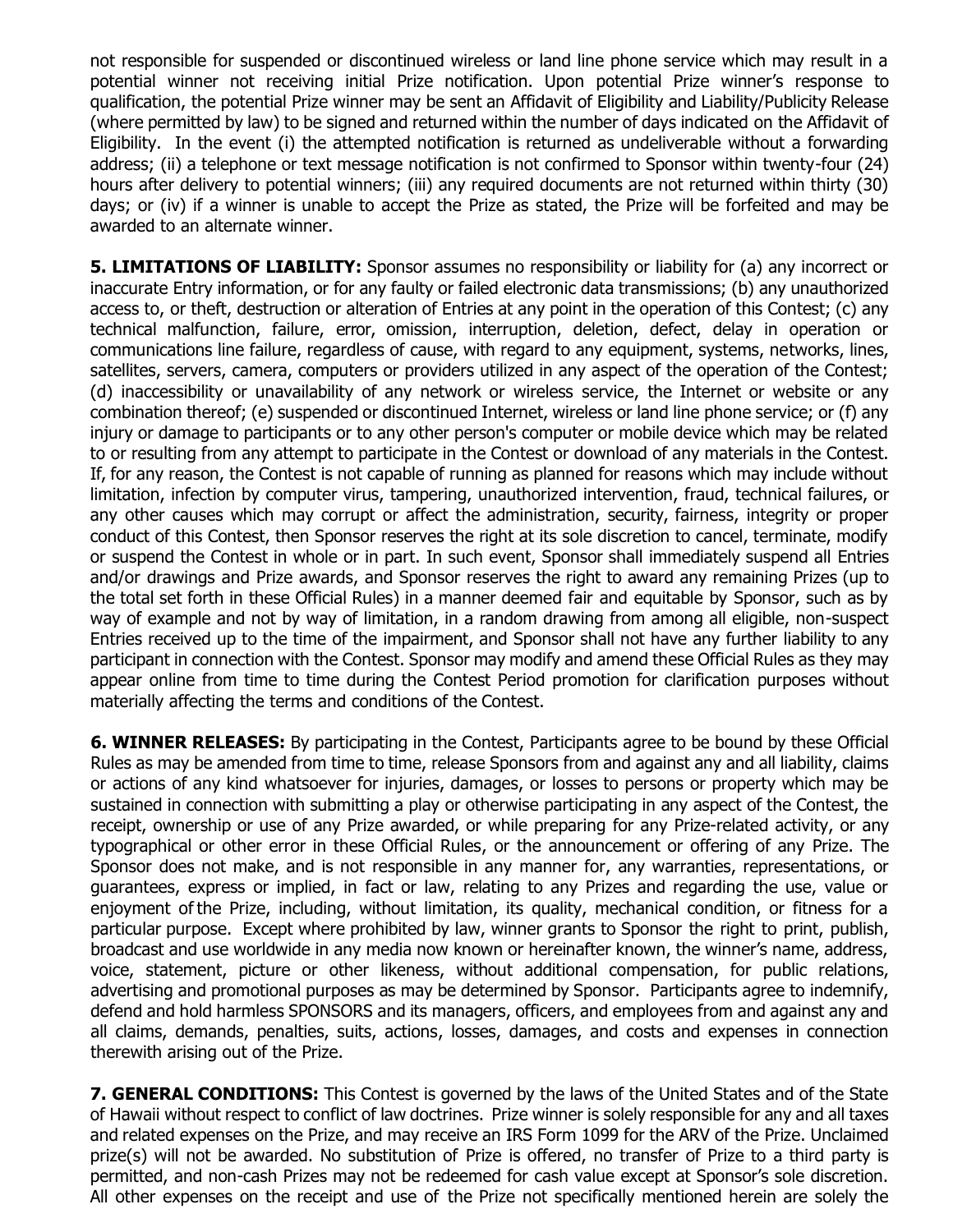responsibility of the winner. Any difference between the stated value of any prize and the actual retail value will not be awarded. Any portion of a Prize not accepted by winner will be forfeited. Upon forfeiture for any reason as stated in these Official Rules, no compensation will be given. All federal, state and local laws & regulations apply. Any personal information provided in connection with participation in the Contest will only be used by Sponsor to notify a potential winner and/or fulfillment of a Prize.

**8. CONDUCT:** By participating in this Contest, participants agree to be bound by these Official Rules and the decisions of the Sponsor that shall be final and binding in all respects. Failure to comply with these Official Rules may result in disqualification. Sponsor reserves the right, at its sole discretion, to disqualify any individual found to be tampering with the play process or the operation of the Contest; or to be acting in any manner deemed by Sponsor to be in violation of the Official Rules; or to be acting in any manner deemed by Sponsor to be unsportsmanlike or disruptive, or with intent to annoy, abuse, threaten or harass any other person. CAUTION: ANY ATTEMPT BY A USER OR PARTICIPANT OR ANY OTHER INDIVIDUAL TO DELIBERATELY DAMAGE ANY WEBSITE ASSOCIATED WITH THIS CONTEST OR UNDERMINE THE LEGITIMATE OPERATION OF THE CONTEST IS A VIOLATION OF CRIMINAL AND CIVIL LAWS AND SHOULD SUCH AN ATTEMPT BE MADE, SPONSOR AND ITS AGENTS RESERVE THE RIGHT TO SEEK DAMAGES (INCLUDING ATTORNEYS' FEES) AND OTHER REMEDIES FROM ANY SUCH PERSON OR PERSONS RESPONSBILE FOR THE ATTEMPT TO THE FULLEST EXTENT PERMITTED BY LAW.

**9. CONCERT TRAVEL DISCLAIMER:** If a trip prize is awarded, such prize includes round-trip, coach class air transportation for winner from a major commercial airport near winner's home to the destination and a double occupancy standard hotel room as specified in the applicable contest rules. Actual value of the trip will depend on point of departure and any airfare fluctuations. Any difference between stated value and actual value will not be awarded. Selection of airline and hotel are solely within Sponsor's discretion. Meals, gratuities, luggage fees, incidental hotel charges and any other travel-related expenses not specified are the sole responsibility of winner and travel guest. All travel must be taken on dates specified or travel prize will be forfeited and may be awarded to an alternate winner; no alternative travel dates are available. Exact travel dates and arrangements subject to availability. Winner and travel guest(s) must travel on same itinerary. If winner is eligible, but a minor in his/her state of residence, the travel guest must be winner's parent or legal guardian. A minor may accompany winner as a travel guest only if the winner is the minor's parent or legal guardian. Minors must be accompanied at all times during trip (including, but not limited to, in-flight, hotel stay and all prize-related events) by minor's parent or legal guardian. Travel guests must sign and return a travel release before any ticketing of travel occurs. Winner and guest must have all necessary identification and/or travel documents (e.g., a valid U.S. driver's license) required for travel. Airline tickets are non- refundable/nontransferable and are not valid for upgrades and/or frequent flyer miles. All airline tickets are subject to flight variation, work stoppages, and schedule or route changes. The difference in value will not be awarded to the travel prize winner. Contest Entities shall not be responsible for any cancellations, delays, diversions or substitution or any act or omissions whatsoever by the air carriers, hotels, venue operators, transportation companies, travel prize providers or any other persons providing any travel prize-related services or accommodations. Additional travel prize award details and travel information to be provided to the prizewinner at the time of notification. Travel prize winner and guest(s) are also responsible for obtaining travel insurance (and all other forms of insurance) at their option and hereby acknowledge that the Company has not and will not obtain or provide travel insurance or any other form of insurance. Lost, stolen or damaged airline tickets, travel vouchers or certificates will not be replaced or exchanged. If the travel prize winner(s) is unavailable for travel on the designated dates, the travel prize winner(s) will forfeit his/her rights to the travel prize, no cash substitution shall be offered, and the Company shall have no further responsibility for that portion of the travel prize. Certain travel restrictions and blackout dates may apply. Any and all airport transfers, ground transportation, meals, incidentals, gratuities, phone calls, luggage fees, travel insurance and applicable taxes (including, but not limited to all local, state and federal taxes) and any and all other expenses not specifically mentioned in the Official Rules are the sole responsibility of the travel prize winner. If, for any reason, any part of the trip package is canceled or shall become unavailable, postponed or canceled, the Company shall have no further responsibility for that portion of the travel prize and the travel prize will be awarded without the inclusion of the item on the same itinerary. If concerts or other ticketed events have been awarded as part of a travel prize package and the concert or event is postponed, rained out, canceled, or for other reasons beyond our control does not occur, the Sponsor will not be responsible for replacing that portion of the travel prize. Sponsor is not